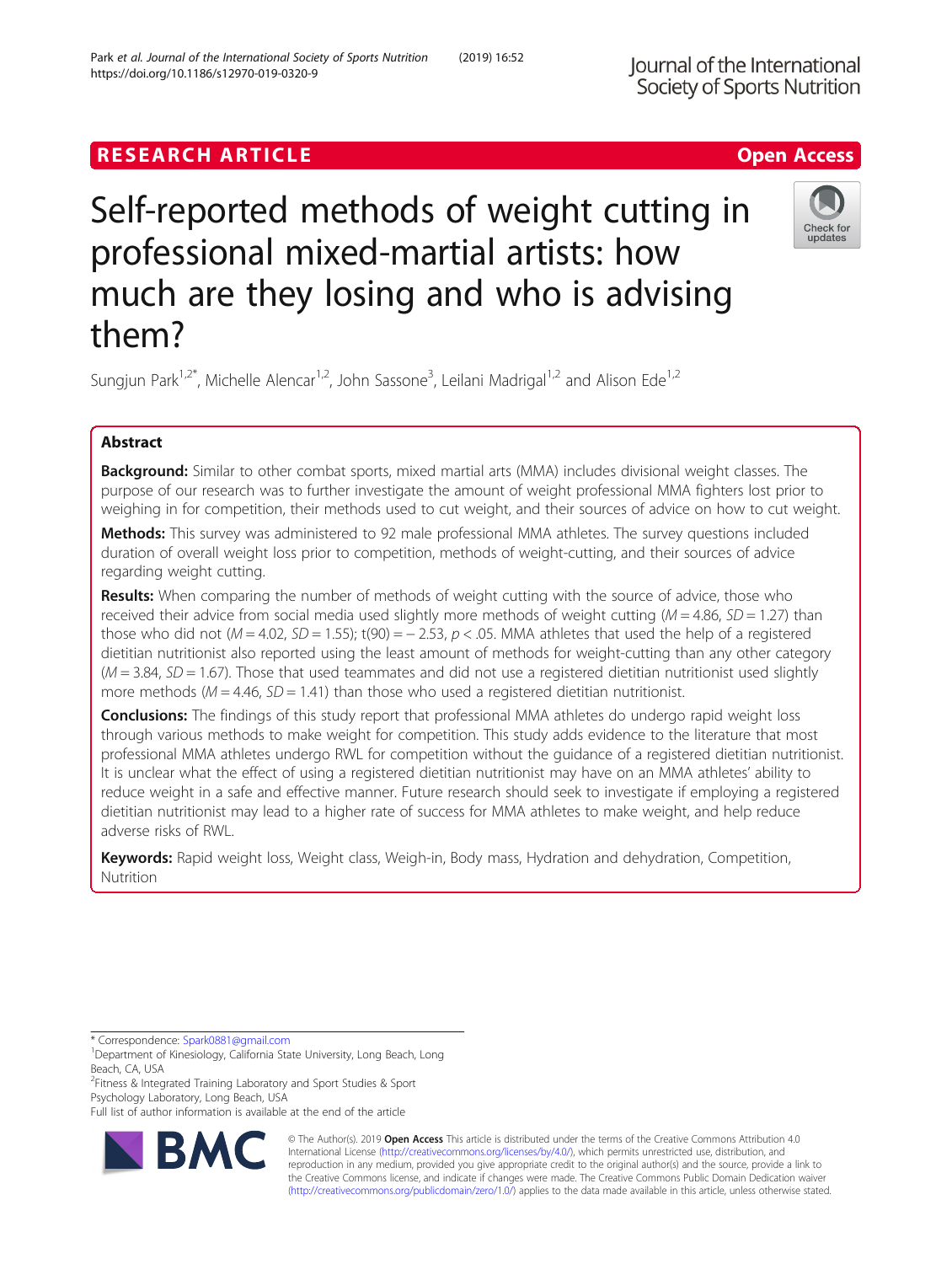## Introduction

The sport of mixed martial arts (MMA) is rapidly growing and increasing in popularity  $[1, 2]$  $[1, 2]$  $[1, 2]$  $[1, 2]$ . As in other combat sports, competitions in MMA are in divisional weight classes [[3\]](#page-7-0). Most professional MMA organizations have a mandatory waiting period between weighing in and competition. In the weeks leading up to weigh-in, MMA athletes try to gain an advantage by manipulating their fighting weights using methods of rapid weight loss (RWL), also known as weight cutting. With gaining recognition of the sport, more athletes are turning to the MMA as a career opportunity. Most MMA athletes lose differing amounts of weight rapidly by dehydrating prior to weighing in. They then use the period between weighing in and competition to try to replenish fluids and increase body weight [[4](#page-7-0)–[7](#page-7-0)]. A study with 17 MMA athletes from all weight classes and expertise indicated that they lost up to 10% body mass in the week prior to weighing in [[7](#page-7-0)]. A study with thirty 125 lb. to 170 lb. weight class MMA athletes indicated that they lost an average of  $9 \pm 2\%$  body mass in the week prior to weighing in, and added an additional  $5 \pm 2\%$  body mass in the final twenty-four hours after weighing in [[5](#page-7-0)]. No studies to date have investigated these practices in only professional MMA athletes.

Researchers studying RWL and dehydration indicate the potential for physiological changes that can be detrimental to MMA performance. MMA competition is taxing on the aerobic, anaerobic, and phosphagen energy systems [\[2,](#page-7-0) [8](#page-7-0)]. The effects of RWL due to hypohydration include reduced blood volume, plasma volume, stroke volume, sweat rate, heat dissipation, free testosterone, and blood creatine concentrations. Dehydration increases plasma osmolarities, blood viscosities, blood urea concentrations, blood cortisol concentrations, blood ammonia concentrations, and catecholamine responses [[4](#page-7-0), [7,](#page-7-0) [9](#page-7-0)–[13](#page-7-0)]. These effects from dehydration manifest as increased glycogen utilization, core temperature, and heart rate  $[4, 7, 9-13]$  $[4, 7, 9-13]$  $[4, 7, 9-13]$  $[4, 7, 9-13]$  $[4, 7, 9-13]$  $[4, 7, 9-13]$  $[4, 7, 9-13]$  $[4, 7, 9-13]$  $[4, 7, 9-13]$ . Furthermore, these physiological changes may hinder motor skills, alertness, mood, cognition, and flexibility [[13](#page-7-0)–[17](#page-7-0)].

The evidence regarding the effects of dehydration and weight advantages on combat sports performance is inconclusive  $[18-21]$  $[18-21]$  $[18-21]$  $[18-21]$  $[18-21]$ . A study of 40 MMA athletes who added  $3.40 \pm 2.2$  kg or  $(4.4%)$  of body mass during a 22 hr period after weighing in indicated that 39% were still dehydrated [\[6](#page-7-0)]. Post weighing in, some athletes may need to replace over 10% of their body weight with fluids to be rehydrated [[5](#page-7-0), [7](#page-7-0)]. Little research has been conducted to conclude if this amount of fluid can be replaced adequately in the hours between weighing in and professional MMA competition.

When investigating the most common methods of RWL in all types of MMA athletes (amateur and professional), the five most common methods consistently reported are food restriction, increased training, use of a sauna, use of a sweat suit, and water-loading  $[4, 5, 23-26]$  $[4, 5, 23-26]$  $[4, 5, 23-26]$  $[4, 5, 23-26]$  $[4, 5, 23-26]$  $[4, 5, 23-26]$  $[4, 5, 23-26]$ . Other methods that are not as common but still present include the use of salt baths, training in heated rooms, use of laxatives, intake of diuretics, spitting, and vomiting [\[23,](#page-7-0) [26\]](#page-7-0). A noticeable trend has been the increased use of the method of water-loading, a method where an individual will attempt to induce excessive urine production by reducing the intake of sodium and drinking an excessive amount of water leading up to weigh-in  $[5]$ . To date, it is unknown if the methods used by only professional MMA athletes differs from responses by amateur and professionals.

While the amount of weight lost and methods of weightcutting has been previously investigated, there has been a lack of research investigating the sources of information professional MMA athletes will use towards weight-cutting practices. In a previous study investigating weight-cutting practices of combat athletes that included Judo, Jujitsu, Karate, and Tae kwon do, only 26.1% of athletes used the guidance of a nutritionist to cut weight for competition, while 68.1% were advised from their fitness instructor, and 30.0% from friends [\[22\]](#page-7-0). Specifically, to MMA athletes of all levels, only 20% reported using the help of a registered dietitian nutritionist for dietary advice for cutting weight [[5](#page-7-0)]. With more athletes turning to MMA as a career option, it is important to note where professional MMA athletes seek guidance. A registered dietitian's scope of practice includes the design and implementation of nutrition strategies for optimal performance in sport [[23\]](#page-7-0). In addition, a registered dietitian nutritionist evaluates and guides athletes to know when and how much to consume food and fluids to maintain a healthy body weight and composition for physical performances [\[23\]](#page-7-0). Other sources are common for MMA athletes including teammates, coaches, magazines, social media  $\left[3, 5, 24, 25\right]$  $\left[3, 5, 24, 25\right]$  $\left[3, 5, 24, 25\right]$  $\left[3, 5, 24, 25\right]$  $\left[3, 5, 24, 25\right]$  $\left[3, 5, 24, 25\right]$  $\left[3, 5, 24, 25\right]$  $\left[3, 5, 24, 25\right]$  $\left[3, 5, 24, 25\right]$ . Thus it may be important, for a registered dietitian nutritionist to be the most qualified professional to advise MMA athletes on completing a safe weight-cut for competition.

The purpose of the present study was to investigate the amount of weight professional MMA fighters lose prior to competition, their methods used to cut weight, and their sources of advice to cut weight. Understanding these factors is significant to professionals working with professional MMA athletes including coaches, trainers, and nutrition professionals. As the sport grows, it's important for professionals to gain a deeper understanding of current practice in professional MMA athletes. This information can be useful so they may best guide MMA athletes on proper methods for weight reduction.

## Methods

## Subjects

A total sample of 92 male professional mixed martial arts athletes  $(n = 92)$  volunteered to participate in the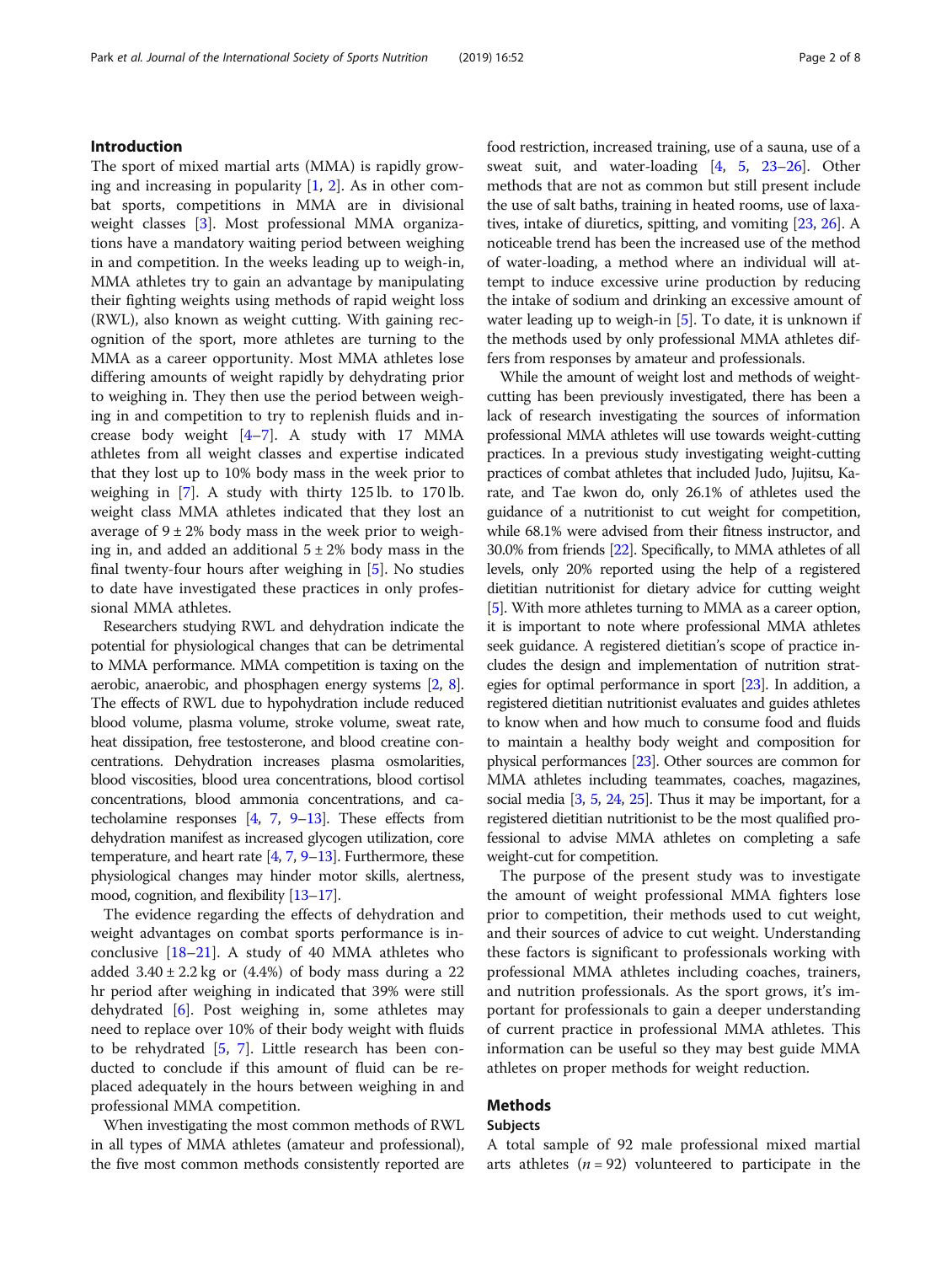current study. The participants were recruited through convenience sampling and reported training primarily in the states of California and New Mexico, USA. Participants also ranged in weight classes from atomweight (47.6 kg) to heavyweight (120.0 kg) and were accepted as professional if they reported to have competed in a professional MMA fight, and reported to be classified as professional status within that fight during the past year. Athletes were informed clearly of the procedures of the study, and the possible benefits and risks of the study. Written informed consent was obtained prior to participation, and this study was approved by Long Beach State University's Institutional Review Board (IRB).

## Procedures

Upon IRB approval, a general information email about the study and athletes' options of involvement was sent to head coaches of various MMA training facilities. Head coaches were then able to help coordinate a date when the survey could be distributed to the athletes at a convenient time. A 32-item survey was distributed to participants at their primary training location and was not validated prior to distribution. Although the survey was not a validated measure of weight cutting strategies of professional mixed martial artists, none exist to date [\[9](#page-7-0)]. Additionally, the assessment tool was created by a collaborative effort by sport registered dietitian nutritionists, exercise physiologists, and certified strength and conditioning specialists as a practical and easily acceptable tool for professional mixed martial artists. The survey was designed to be simple and straight-forward, with the fewest-questions possible, in order to increase the likelihood that athletes would complete the survey. This survey was distributed in-person for convenience.

Information was collected pertaining to the participants' typical weight (when the athlete is not training for a specific event/competition) and current weight (when the athlete completed the survey). Additionally, information about weight-cutting habits were also collected, including: what weight class the participant usually competed in, if they cut weight for competition, how much weight they cut, when they would cut the most weight in relation to how many weeks out of competition, the amount of days it took to make weight, methods of weight-cutting, and their sources of advice for weight-cutting (registered dietitian nutritionist, social media, doctor, teammates, professional organizations). All participants were clearly informed of each source of advice. All participants completed the entire survey, and the completed surveys were reviewed by the research team for analysis. A cross-sectional analysis was conducted to examine the frequencies of weight-cutting methods, durations of weight-cutting, and sources of advice on weight-cutting.

## Statistical analyses

Analysis of the data consisted of descriptive statistics reflected as means (M) +/− standard deviations (SD) and frequency of responses to each item. A Spearman's Rho correlation was conducted between the length of time and amount of weight cut, and was calculated using IBM Analytics, SPSS v24, significance set at  $p < 0.05$ . Due to the exploratory nature of the study, the sample size was not determined prior to data collection.

## Results

Descriptive statistics were used to determine weightcutting behaviors of MMA athletes, and will be presented based on category.

## Amount and timing of weight cutting

Participants ranged in the length of their weight cuts prior to competition  $(4.66, \pm 2.32 \,\text{weeks})$ . As shown on Table [1](#page-3-0)., MMA athletes reported starting weight losses between 1 to 8 weeks prior to competition. The highest frequencies indicated that athletes started cutting weight around 4  $(N = 21, 22.8%)$  and 6 weeks (N = 21, 22.8%) prior to competition. Within this 4–6-week period, 39 MMA athletes reported cutting 11–26+ pounds. In addition, when MMA athletes were asked to record when they lost the most amount of weight, 30% reported 1 week prior to competition (7 days), 27.8% reported 48 h prior to competition, and 22.2% reported 24 h prior to competition.

## Methods of weight cutting

As shown on Table [2.](#page-3-0), participants ranged in the number of methods used to cut weight (4.27 ± 1.51 methods). MMA athletes recorded a range of methods used to cut weight.

The most common methods of weight-cutting included food restriction (82.6%), water-loading (72.8%), increased training or energy expenditure (69.6%), sauna use (69.6%), and sweat-suit use (59.8%). When comparing the amount of weight cut by method, food restriction was the most frequently used by those cutting weight up to 26+ pounds.

Considering amount of weight lost was not a continuous variable, we could not calculate the mean amount of weight cut for those who used a certain method vs. those who did not use a certain method. However, when we grouped MMA athletes to those who went through a short training camp (1–4 weeks), and those who went through a longer training camp (5–8 weeks); those who went through a longer training camp were significantly more likely to use increased training or energy expenditure than those who cut weight within a short training camp,  $X^2$  (2,  $N = 90$ ) = 6.373,  $p = .012$ .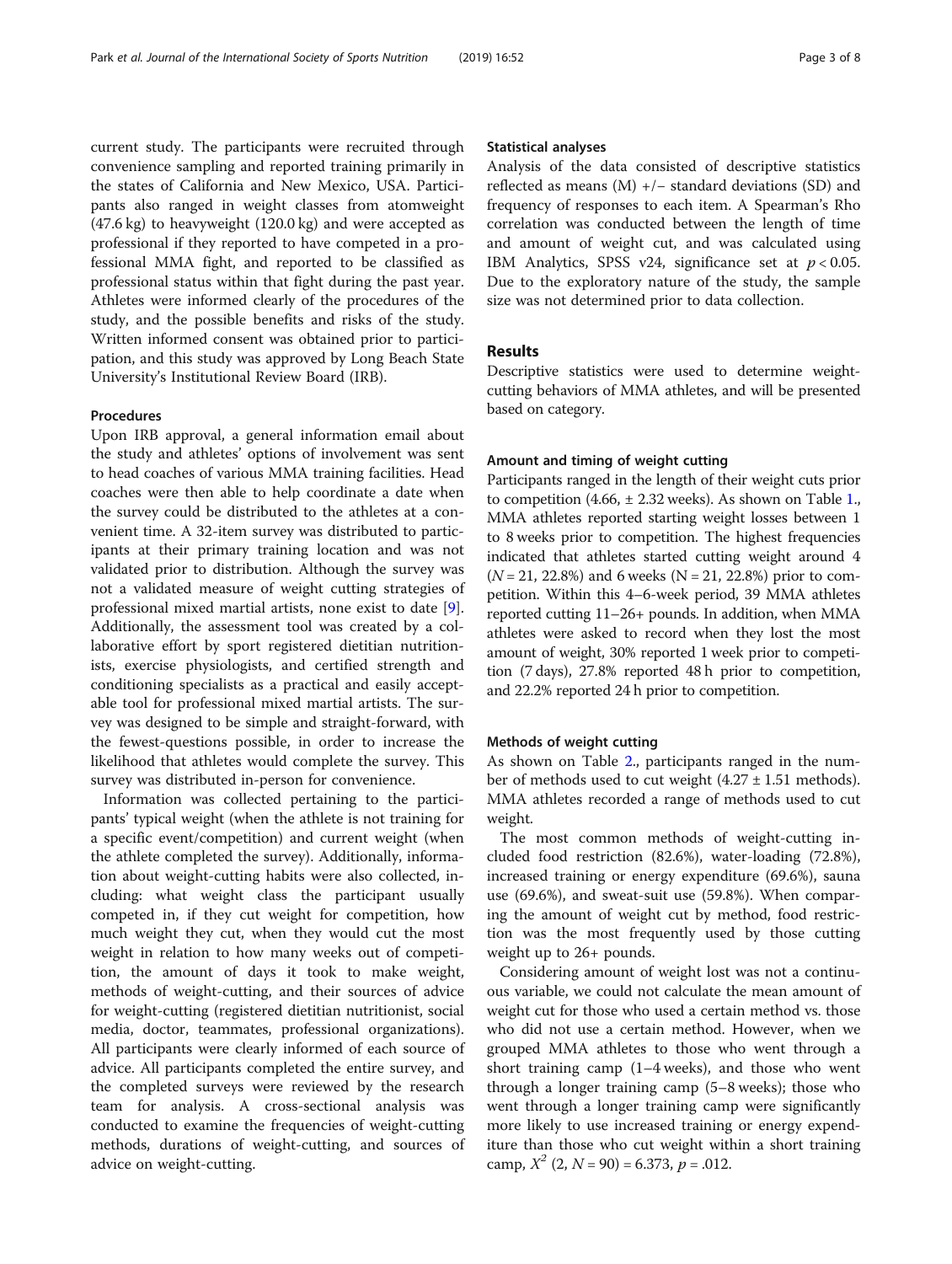|                       | Overall % | 0-2 pounds | 3-5 pounds | 6-10 pounds | $11-15$ pounds | 16-20 pounds | $21 - 25$ pounds | 26+ pounds |
|-----------------------|-----------|------------|------------|-------------|----------------|--------------|------------------|------------|
| 1 week prior          | 13.0%     |            |            |             | 40.0%          | 10.0%        |                  | 8.7%       |
| 2 weeks prior         | 9.8%      |            |            |             | 25.0%          | 5.0%         | 12.5%            |            |
| 3 weeks prior         | 5.4%      |            |            |             |                | 5.0%         | 12.5%            | 4.3%       |
| 4 weeks prior         | 22.8%     |            | 100.0%     | 100.0%      | 10.0%          | 30.0%        | 20.8%            | 21.7%      |
| 5 weeks prior         | 3.3%      |            |            |             |                |              | 8.3%             | 4.3%       |
| 6 weeks prior         | 22.8%     |            |            |             | 10.0%          | 35.0%        | 29.2%            | 21.7%      |
| 7 weeks prior         | 3.3%      |            |            |             | 5.0%           | 5.0%         | 4.2%             |            |
| 8 or more weeks prior | 17.4%     |            |            |             | 10.0%          | 10.0%        | 12.5%            | 39.1%      |
| Don't cut weight      | 2.2%      | 100.0%     |            |             |                |              |                  |            |
| Total                 | 100%      | 2          |            | 2           | 20             | 20           | 24               | 23         |

<span id="page-3-0"></span>Table 1 Frequency of MMA athletes that lost a certain amount of weight within a certain amount of time leading to weigh-in.  $N =$ Number of MMA athletes

## Sources of advice

In this study, teammates were reported as the most common source (83.7%) for advice on nutrition and weight-cutting by MMA athletes. Social media, registered dietitian nutritionists, and "other" were among the additional sources MMA athletes used. As shown on Table [3](#page-4-0)., the method of weightcutting by food restriction had the most sources of advice. In terms of "other" sources, this included: online sources,

endorsed programs, and support systems (family, friends, coaches, significant others).

When comparing the number of methods used to cut weight with the source of advice, those who used social media as their source of advice also used slightly more methods to cut weight  $(M = 4.86, SD =$ 1.27) than those who do did not use social media  $(M = 4.02, \qquad SD = 1.55);$   $t(90) = -2.53, \qquad p < .05.$ 

Table 2 Frequency (percent) of methods used to cut weight by MMA athletes in relation to amount of weight lost.  $N =$  Number of MMA athletes

| Method                   | Frequency (%) | Amount of weight cut |           |                |             |             |               |             |  |
|--------------------------|---------------|----------------------|-----------|----------------|-------------|-------------|---------------|-------------|--|
|                          |               | $0 - 2$ lbs.         | $3-5$ lbs | $6-10$ lbs     | $11-15$ lbs | $16-20$ lbs | $21 - 25$ lbs | $26+$ lbs   |  |
| Overall N                | 92            | $\overline{2}$       |           | $\overline{2}$ | 20          | 20          | 24            | 23          |  |
| # of methods used M (SD) | 4.27(1.51)    | 0(0.0)               | 2(2.0)    | 5.50 (.71)     | 4.45 (1.19) | 4.05(1.15)  | 4.46 (1.59)   | 4.48 (1.50) |  |
| Food restriction         | 82.6%         |                      | 100.0%    | 100.0%         | 85.0%       | 85.0%       | 79.2%         | 87.2%       |  |
| Sauna                    | 69.6%         |                      |           |                | 75.0%       | 65.0%       | 66.7%         | 78.3%       |  |
| Diuretics                | 2.2%          |                      |           |                |             |             | 4.2%          | 4.3%        |  |
| Sweat-suit               | 59.8%         |                      |           |                | 65.0%       | 65.0%       | 158.3%        | 56.5%       |  |
| Increased training       | 69.6%         |                      | 100.0%    | 50.0%          | 80.0%       | 70.0%       | 70.8%         | 65.2%       |  |
| Water load               | 72.8%         |                      |           | 100.0%         | 80.0%       | 70.0%       | 79.2%         | 69.6%       |  |
| Vomiting or laxatives    | 1.1%          |                      |           |                | 5.0%        |             |               |             |  |
| Salt bath                | 29.3%         |                      |           | 50.0%          | 20.0%       | 30.0%       | 37.5%         | 30.4%       |  |
| Salt load                | 4.3%          |                      |           |                | 5.0%        |             | 8.3%          | 4.3%        |  |
| Juice cleanse            | 3.3%          |                      |           |                | 10.0%       |             |               | 4.3%        |  |
| Sweet sweat              | 15.2%         |                      |           |                | 10.0%       | 15.0%       | 20.8%         | 17.4%       |  |
| Low carb                 | 1.1%          |                      |           |                |             |             |               | 4.3%        |  |
| Colonic                  | 3.3%          |                      |           |                |             | 5.0%        | 4.2%          | 4.3%        |  |
| Water restrictions       | 2.2%          |                      |           |                | 5.0%        |             | 4.2%          |             |  |
| Jacuzzi or hot tub       | 6.5%          |                      |           | 50.0%          | 5.0%        |             | 12.5%         | 4.3%        |  |
| Other (low sodium diet)  | 2.2%          |                      |           |                |             |             |               | 8.7%        |  |
| Other (ketogenic diet)   | 1.1%          |                      |           |                |             |             |               | 4.3%        |  |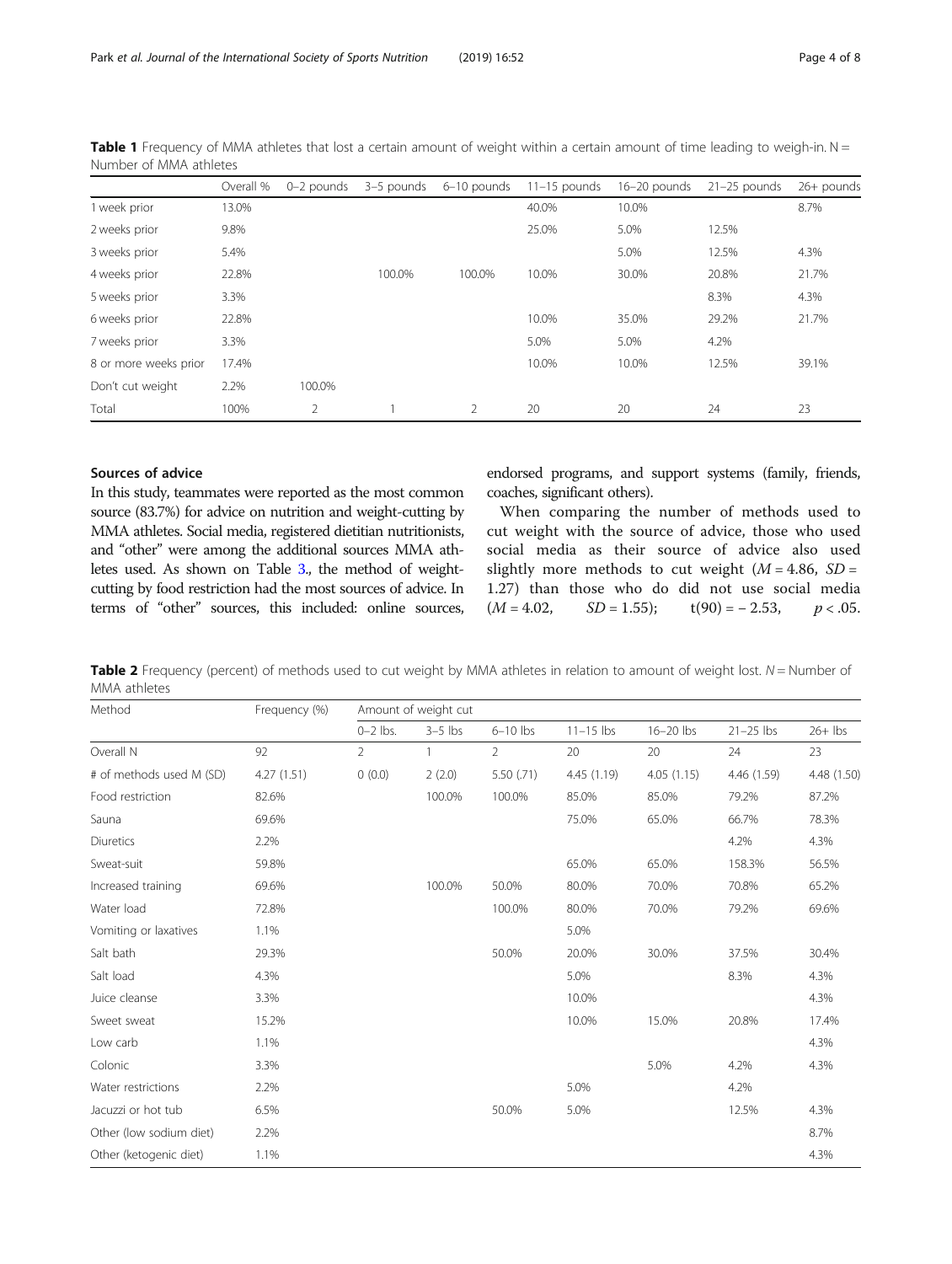Additionally, those who used a registered dietitian nutritionist also used the lowest number of methods than any other category  $(M = 3.84, SD = 1.67)$ . Athletes that refrained from going to teammates for advice used the lowest number of methods to cut weight  $(M = 3.80, SD = 1.93)$ . Athletes that only used teammates and did not use a registered dietitian nutritionist used slightly more methods  $(M = 4.46, SD = 1.41)$ than those who used a registered dietitian nutritionist. Finally, those that used both a registered dietitian nutritionist and teammates used less methods  $(M = 3.93,$  $SD = 1.44$ ), than those who used teammates Table 4.

as to examine the A fighters lost, the e sources of advice his study reports a classified MMA udy, 98% of profesrted using RWL to make weight for competition. This percentage is consistent with previous literature investigating RWL habits of Brazilian MMA athletes in all competitive levels, where 95% reported RWL for competition [[5\]](#page-7-0). In comparison,

Table 4 Descriptive Statistics of number of methods used by athletes that use a certain source of advice with the number of methods used by athletes that do not use a certain source of advice. N = number of MMA athletes,  $M = Mean$ ,  $SD = standard$ deviation

|                                                        | Source of Advice                        |                    |            |        |                           |                      |                   |                                     |       |
|--------------------------------------------------------|-----------------------------------------|--------------------|------------|--------|---------------------------|----------------------|-------------------|-------------------------------------|-------|
|                                                        | Registered<br>dietitian<br>nutritionist | Teammates Magazine |            | Doctor | Social<br>media           | Professional<br>orgs | Other:<br>Friends | Other:<br>coach                     | Other |
| Overall N                                              | 19                                      | 77                 | 4          |        | 28                        |                      |                   | 4                                   | 27    |
| # of methods used M (SD) who<br>use that source        | 3.84 (1.68)                             | 4.36(1.41)         | 6.00(1.41) |        | $4.86(1.27)$ $4.00(1.41)$ |                      |                   | 4.33 (1.15) 4.75 (1.71) 4.37 (1.60) |       |
| # of methods used M (SD) who<br>do not use that source | 4.38 (1.46)                             | 3.80 (1.93)        | 4.19(1.48) |        | 4.02 (1.54) 4.28 (1.52)   |                      |                   | 4.27 (1.53) 4.25 (1.51) 4.23 (1.49) |       |

## <span id="page-4-0"></span>Table 3 Frequency (percent) of MMA athletes that used a source of advice for a specific method to cut weight.  $N =$  Number of MMA athletes

Teammates Magazines Doctor Social

Overall N 19 77 4 0 28 2 3 4 27 Food restriction 73.7% 84.4% 100.0% 85.7% 50.0% 100.0% 100.0% 81.5% Sauna 68.4% 72.7% 100.0% 78.5% 50.0% 66.7% 25.0% 77.8%  $D$ iuretics  $1.3\%$   $1.3\%$ 

media

Prof. orgs. Other: Friends Other: coach

| Sweat-suit                 | 52.6% | 62.3%                                                                                                                                                                          | 100.0% | 60.7%                                                                                                                        |        | 33.3%  |        | 55.6% |
|----------------------------|-------|--------------------------------------------------------------------------------------------------------------------------------------------------------------------------------|--------|------------------------------------------------------------------------------------------------------------------------------|--------|--------|--------|-------|
| Increased training         | 63.2% | 70.1%                                                                                                                                                                          | 50.0%  | 71.4%                                                                                                                        | 100.0% | 100.0% | 100.0% | 63.0% |
| Water load                 | 68.4% | 75.3%                                                                                                                                                                          | 100.0% | 85.7%                                                                                                                        | 100.0% | 100.0% | 100.0% | 63.0% |
| Vomiting or laxatives      |       | 1.3%                                                                                                                                                                           |        |                                                                                                                              |        |        |        |       |
| Salt bath                  | 21.1% | 29.9%                                                                                                                                                                          | 50.0%  | 39.3%                                                                                                                        | 50.0%  |        | 25.0%  | 18.5% |
| Salt load                  | 10.5% | 5.2%                                                                                                                                                                           |        |                                                                                                                              |        |        |        | 3.7%  |
| Juice cleanse              |       | 1.3%                                                                                                                                                                           |        | 7.1%                                                                                                                         |        |        |        | 7.4%  |
| Sweet sweat                | 5.3%  | 16.9%                                                                                                                                                                          | 50.0%  | 28.6%                                                                                                                        | 50.0%  | 33.3%  | 25.0%  | 26.0% |
| Low carb                   | 5.3%  |                                                                                                                                                                                |        |                                                                                                                              |        |        |        | 3.7%  |
| Colonic                    | 5.3%  | 3.9%                                                                                                                                                                           | 50.0%  | 7.1%                                                                                                                         |        |        |        | 7.4%  |
| Water restrictions         |       | 2.6%                                                                                                                                                                           |        |                                                                                                                              |        |        |        | 7.4%  |
| Jacuzzi or hot tub         |       | 7.8%                                                                                                                                                                           |        | 14.3%                                                                                                                        |        |        | 25.0%  | 7.4%  |
| Other (low sodium<br>diet) | 5.3%  | 1.3%                                                                                                                                                                           |        |                                                                                                                              |        |        |        | 3.7%  |
| Other (ketogenic diet)     |       |                                                                                                                                                                                |        | 3.6%                                                                                                                         |        |        |        | 3.7%  |
|                            |       | Additionally, those who used a registered dietitian nu-<br>tritionist also used the lowest number of methods<br>than any other category ( $M = 3.84$ , $SD = 1.67$ ). Athletes |        | <b>Discussion</b><br>The aim of the current study was to examine the<br>amount of weight professional MMA fighters lost, the |        |        |        |       |
|                            |       | that refrained from going to teammates for advice                                                                                                                              |        | methods used to cut weight, and the sources of advice                                                                        |        |        |        |       |
|                            |       | used the lowest number of methods to cut weight                                                                                                                                |        | MMA athletes used to cut weight. This study reports a                                                                        |        |        |        |       |
|                            |       | $(M = 3.80, SD = 1.93)$ . Athletes that only used team-                                                                                                                        |        | high percentage of professionally classified MMA                                                                             |        |        |        |       |
|                            |       | mates and did not use a registered dietitian nutrition-                                                                                                                        |        | athletes do engage in RWL. In this study, 98% of profes-                                                                     |        |        |        |       |
|                            |       | ist used slightly more methods $(M = 4.46, SD = 1.41)$                                                                                                                         |        | sional MMA athletes recruited reported using RWL to                                                                          |        |        |        |       |

Registered dietitian nutritionist

Method Source of Advice

Other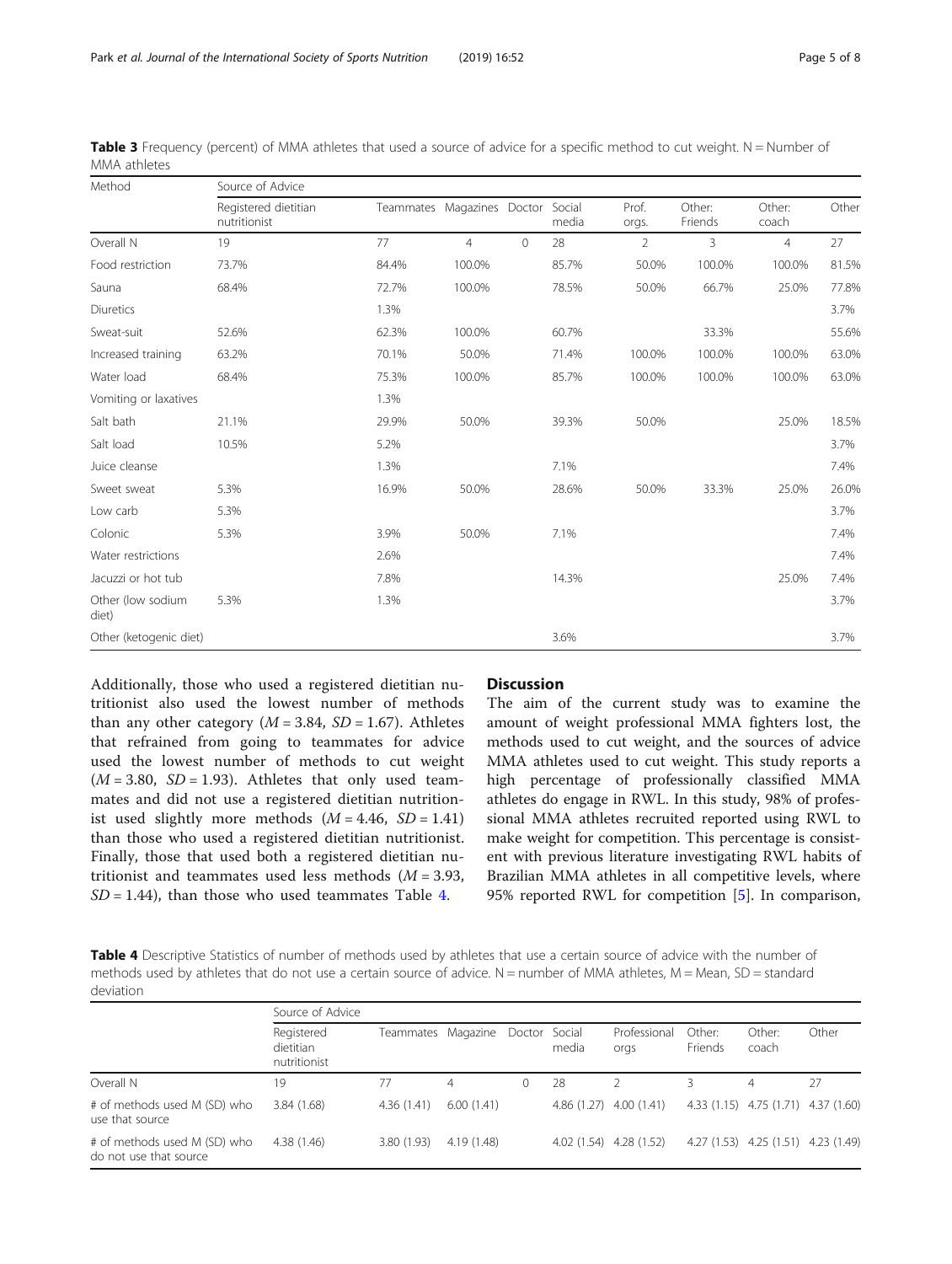when investigating RWL habits of other types of combat athletes including judo, jiu-jitsu, tae kwon do, and karate, only 50% of international and 66.3% of national competitive athletes reported engaging in RWL [[9\]](#page-7-0). This may indicate that the MMA athlete is more likely to engage in RWL practices than other combat athlete. Furthermore, the percentage of MMA athletes engaging in RWL practices is similar between populations of professionals and all levels.

This study also presents two main findings with regards to amount of weight lost through RWL and timing (including duration) of RWL in professional MMA athletes. First, the greatest frequency of MMA athletes engaging in RWL occurs at 4 and 6 weeks prior to competition. Second, the greatest amount of weight lost by athletes engaging in RWL occurs within the last week prior to competition, with 30% reported cutting weight 1 week prior, 27.8% cutting 48 h prior, and 22.2% cutting 24 h prior to competition. This contrast is most likely due to the range of divisional weight classes that exist within MMA and individual preference. Other researchers have reported similar findings of RWL in relation to time. Brito et al. [\[22\]](#page-7-0) reported Brazilian combat athletes decrease 1.5 kg to 3.6 kg (3.3 lbs. to 7.9 lbs) in body weight during the week of competition. Whereas in this study, 8 athletes reported losing 5 kg to 6.8 kg (11 lbs. to 15 lbs) during the week leading to competition, well beyond the amount previously mentioned. Furthermore, 2 athletes reported losing 7.3 kg to 9.1 kg (16 lbs. to 20 lbs), and another 2 athletes reported to losing an astounding 11.8 kg (26 lbs) or more in the last week leading up to competition. In comparison, Coswig et al. [[7\]](#page-7-0) observed RWL from 1.1 kg to 7.4 kg (2.4lbs to 16.9lbs) a week prior to competition in 5 MMA athletes, and Matthews and Nicholas [[24](#page-7-0)] also observed RWL from 1.4 kg to 5.6 kg (3lbs. to 12.3lbs.) a week prior to competition in MMA athletes from the United Kingdom.

MMA athletes are more likely to decrease weight in the last few days through hypohydration-inducing methods, including restricted fluid intake, training with sweat-suits, use of the sauna, and spitting  $[3]$  $[3]$ . In the present current study, the most frequently used methods of RWL included food restriction (82.6%), water loading (72.8%), sauna use (69.6%), increased training (69.6%), sweat-suit use (59.6%), and immersing in salt baths (29.3%). Similarly, previous studies have also reported these common methods of RWL [\[24,](#page-7-0) [26,](#page-7-0) [28](#page-7-0)]. These findings indicate that current professional MMA athletes are increasing the amount of weight lost in the last few days leading up to competition, which may place them at higher risks of hypohydration.

Dehydration in MMA athletes has been previously reported by Jetton et al. [\[4](#page-7-0)], using urine specific gravity which revealed 39% of the athletes were significantly dehydrated less than 24 h before competition. In addition, when investigating the effects of RWL in 17 amateur boxers, body weight loss was reduced by 1.7 to 5.6% 1 week before competition [\[25\]](#page-7-0). A trend following previous studies indicates the increased strategy of water loading. Water loading is the process in which athletes will decrease body water mass by increased urine production [[26](#page-7-0)]. Athletes will drastically increase intake of water leading up to the finals days prior to competition and then restrict fluid and sodium intake to manipulate increased urine production  $[5, 26]$  $[5, 26]$  $[5, 26]$  $[5, 26]$ . This fairly new method was reported amongst 67% of MMA athletes by Crighton et al. [[5\]](#page-7-0), 57% of MMA athletes by Matthews and Nicholas [[24](#page-7-0)], and 72.8% of MMA athletes in our current study.

Other methods of RWL have remained consistent and may also indicate that MMA athletes are likely to use more than one method of RWL. Specifically, the common use of sweat-suits and saunas for RWL has remained to athletes in combat sports. When investigating 2638 international junior competitive wrestlers in 1994, 55% reported using sweat-suits, and 48.9% reported using saunas for RWL [[18](#page-7-0)]. In addition, 50% of Brazilian combat athletes reported using both sweatsuits and saunas, and 43% of MMA athletes from the United Kingdom reported using both sweat-suits and saunas as well [\[24](#page-7-0), [26](#page-7-0)–[28](#page-7-0)]. In a more recent study, 51% of all combat athletes including MMA, boxing, Brazilian jiu jitsu, judo, tae kwon do, and muay thai reported using the sauna; however when looking at specifically MMA athletes, the percentage was reported higher at 76% [\[27](#page-7-0)]. This was similar to the use of sweat-suits for RWL within the same study, which was utilized by 43% of all combat athletes but 63% of MMA athletes specifically [\[27\]](#page-7-0). In our current study, 59% of MMA athletes reported the use of sweat-suits and 69% reported the use of saunas. The use of sweat-suits and saunas for RWL may provide evidence for dehydration as a main outcome of weight-cutting, as both methods focus on rapid depletion of body water [[3,](#page-7-0) [6,](#page-7-0) [28\]](#page-7-0).

This study also supports previous research indicating food restriction to be the most common method of RWL [[23](#page-7-0), [27](#page-7-0), [28\]](#page-7-0) In addition, our current study revealed that MMA athletes used the method of food restriction to reduce the most weight for their weight cuts compared to other methods of RWL. The current study found 19 MMA athletes indicated using the advice of a registered dietitian nutritionist for guidance on their weight cutting practices. Despite registered dietitian nutritionists being the most qualified professional to advise an athlete in terms of managing their body weight composition and having the adequate fuel for physical performances, they were amongst the lowest sources from which athletes sought advice.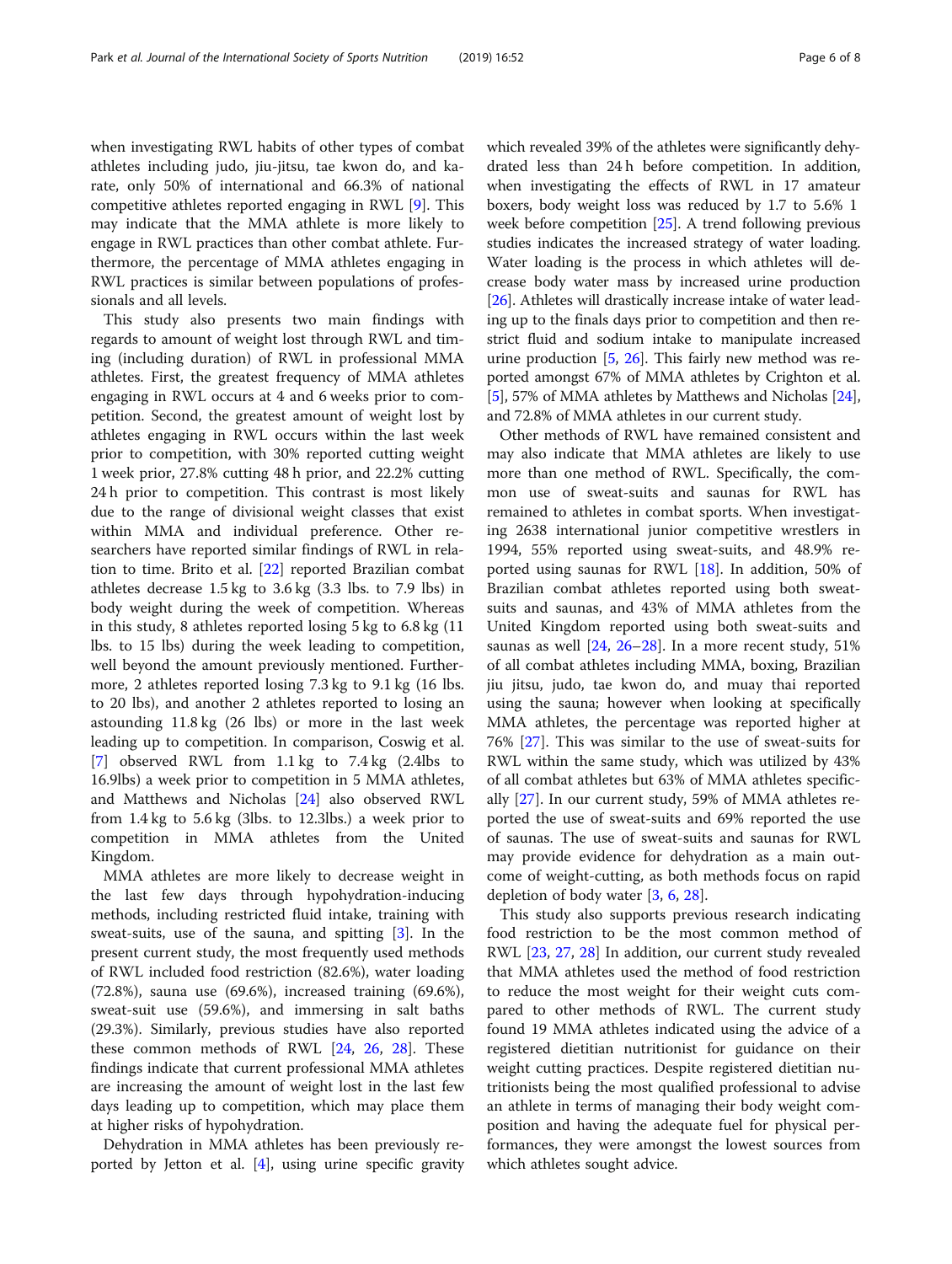To the authors knowledge, the present study is the first to report that professional MMA athletes who reported using the guidance of a registered dietitian nutritionist also used the fewest number of methods to cut weight. In addition, MMA athletes who used teammates as a resource but not a registered dietitian nutritionist also reported using more methods than those who used both or just a registered dietitian nutritionist. In this study, we were unable to make a direct comparison between those who only used a registered dietitian nutritionist and those who only used teammates because the number of athletes between groups without overlap were too unbalanced to conduct an ANOVA. This is novel because it is currently unclear if the number of methods used to cut weight has an impact on an MMA athletes' ability to successfully make weight in a safe manner. Thus, it is also unclear to what effect using a registered dietitian nutritionist may have on a professional MMA athlete's success to make weight for competition.

Although it is currently inconclusive if using the guidance of a registered dietitian nutritionist will lead to a more successful weight cut, the authors suggest head trainers, coaches, and MMA athletes consider using the guidance of a registered dietitian nutritionist for their expertise in regulating food and fluids for optimal physical performances. Employing the help of a registered dietitian nutritionist may reduce the likelihood of a professional MMA athlete to use inappropriate or unsafe measures for RWL. Future research should investigate the performance outcomes of professional MMA athletes who employ registered dietitian nutritionists for guidance with weight management for competition. Future research should also investigate if through the guidance of a registered dietitian nutritionist, MMA athletes may also be more likely to manage their weight continually, on a long-term basis, rather than only in preparation for an upcoming competition.

This study is not without limitations, the first being the use of self-reported measures, as athletes were not directly supervised to provide accurate and authentic information about their weight-cutting practices. The second is that the status of being a "professional" MMA athlete was not clearly defined, and thus athletes deemed "professional" is most likely varied in status and experience. The types of organizations that the athletes were competing in currently was not a measure obtained. Therefore, MMA athletes in top-tier organizations are more likely to afford professional services to help cut weight than those in less distinguished organizations. Lastly, professional female MMA athletes were not included in this study; inclusion of female athletes in future studies may depict a different scope to weightcutting practices for female professional MMA athletes (Additional file 1).

## **Conclusions**

The findings of this study suggest that professional MMA athletes report undergoing RWL through various methods to make weight for competition. Professional MMA athletes report starting to reduce body weight at week 4 or 6 with the most amount of weight lost during the final week of training. Professional MMA athletes reported using various methods of RWL, where the highest reported were food restriction and water-loading. Most athletes reported undergoing RWL for competition without the guidance of a registered dietitian nutritionist. It is unclear what the effect of using a registered dietitian nutritionist may have on an MMA athletes' ability to reduce weight is a safe and effective manner. Future research should seek to investigate if employing a registered dietitian nutritionist may lead to a higher rate of success for MMA athletes to make weight and/or improve performance. Furthermore, our study suggests that head coaches and trainers advise their MMA athletes to seek the guidance of a registered dietitian nutritionist for an upcoming weight-cut as they are still the most qualified professional to give accurate information on best practices for regulating food and fluids for physical performances.

## Additional file

Additional file 1. Appendix A: MMA questionnaire on habits of weightcutting and sources of advice.

#### Abbreviations

MMA: Mixed martial arts; RWL: Rapid weight loss

#### Acknowledgements

We would like to thank all the athletes that completed this survey for their time.

#### Authors' contributions

SP participated in interpreting the data and helped draft the manuscript. MA conceived of the study and participated in the design of the study. JS participated in the design of the study, carried out data collection, and helped draft the manuscript. LM helped draft the manuscript. AL performed statistical analysis. All authors read and approved the final manuscript.

#### Funding

This research study did not receive any external financial funding.

#### Availability of data and materials

The datasets used and analyzed during the current study are available from the corresponding author upon reasonable request.

#### Ethics approval and consent to participate

This study was approved by Long Beach State University's Institutional Review Board (IRB). Participants were clearly informed about the procedures of the study, and the possible benefits and risks of the study. Written informed consent was also obtained before participation.

#### Consent for publication

Written informed consent to publish was obtained prior to participation.

#### Competing interests

The authors do not have any competing interests to report.